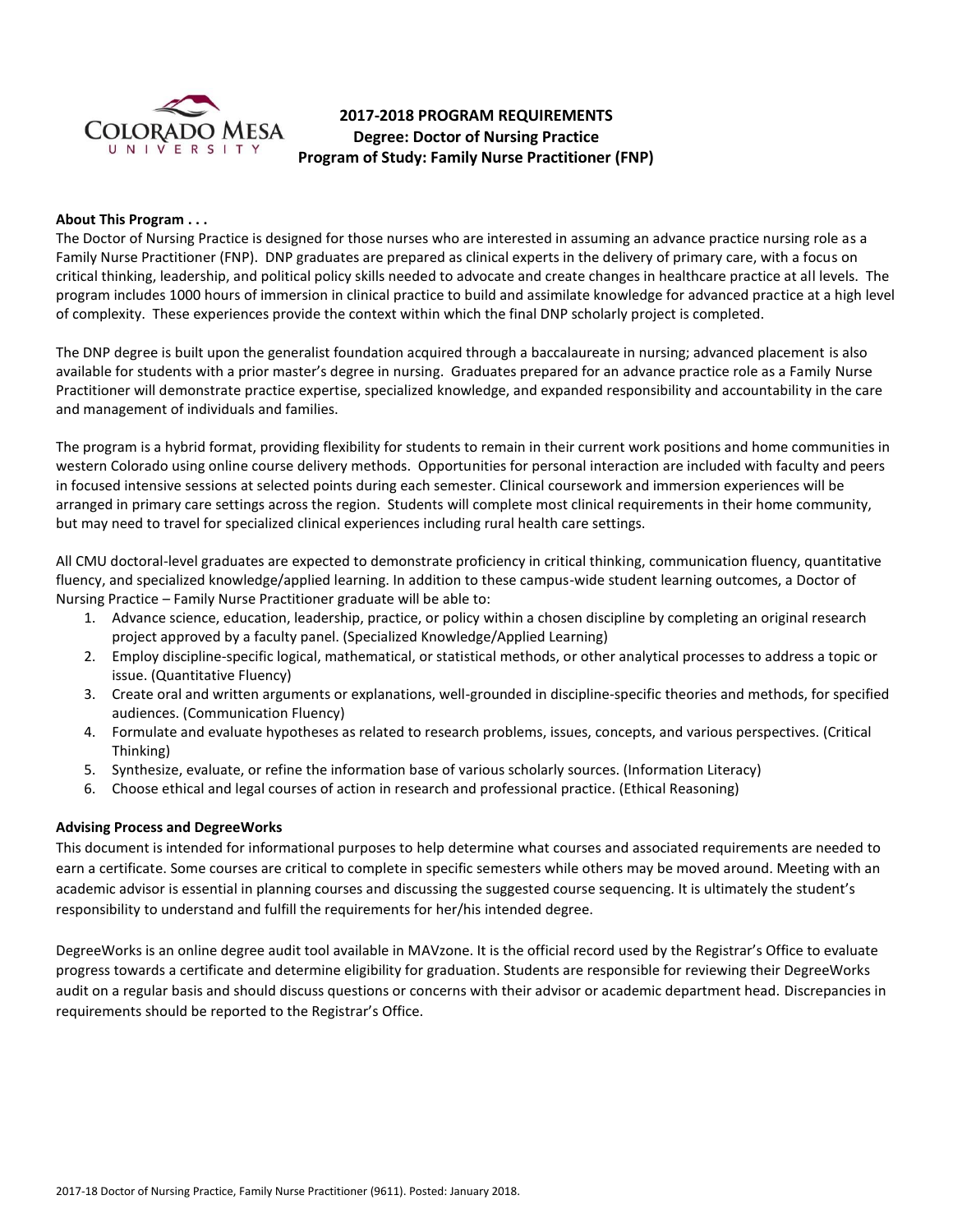# **Graduation Process**

Students must complete the following in the first two months of the semester prior to completing their certificate requirements (for one semester certificates complete in the first week of class):

- Review their DegreeWorks audit and create a plan that outlines how unmet requirements will be met in the final semester.
- Meet with their advisor and modify their plan as needed. The advisor must approve the final plan.
- Submit the "Intent to Graduate" form to the Registrar's Office to officially declare the intended graduation date and commencement ceremony plans.
- Register for all needed courses and complete all requirements for each degree sought.

Submission deadlines and commencement details can be found at [http://www.coloradomesa.edu/registrar/graduation.html.](http://www.coloradomesa.edu/registrar/graduation.html)

If your petition for graduation is denied, it will be your responsibility to apply for graduation in a subsequent semester. Your "Intent to Graduate" does not automatically move to a later graduation date.

# **INSTITUTIONAL GRADUATE DEGREE REQUIREMENTS**

The following institutional requirements apply to all CMU graduate-level degrees. Specific programs may have different requirements that must be met in addition to institutional requirements.

- Graduate certificates consist of a minimum of 5 credit hours. Master's degrees consist of a minimum of 30 credit hours. Doctoral degrees consist of a minimum of 60 credit hours
- All credits in a graduate program must be minimally at the 500-level.
- At least fifty percent of the credit hours must be taken at CMU.
- Students must achieve a 3.00 cumulative GPA or higher in all CMU coursework.
- A course may only be used to fulfill one requirement for each degree/certificate.
- Capstone exit assessment/projects (e.g., Major Field Achievement Test) requirements are identified under Program-Specific Requirements.
- The Catalog Year determines which program sheet and certificate requirements a student must fulfill in order to graduate. Visit with your advisor or academic department to determine which catalog year and program requirements you should follow.
- See "Requirements for Graduate Degrees and Certificates" in the catalog for a complete list of graduation requirements.

### **PROGRAM-SPECIFIC REQUIREMENTS**

.

- Admission to the program follows the general admissions policies & procedures for graduate programs outlined in the university catalog.
- A bachelor's degree in nursing from a regionally accredited college or university is required, prior to beginning the program. Applicants must have maintained a GPA of 3.0 or better in baccalaureate nursing coursework.
- 82 semester hours are required for the Doctor of Nursing Practice degree.
- No class grade lower than a "B" will be counted toward the degree.
- Applicants must hold a current, unrestricted license to practice as a registered nurse in their State of Practice.
- It is recommended that students work closely with a faculty advisor when selecting courses and scheduling classes prior to registration.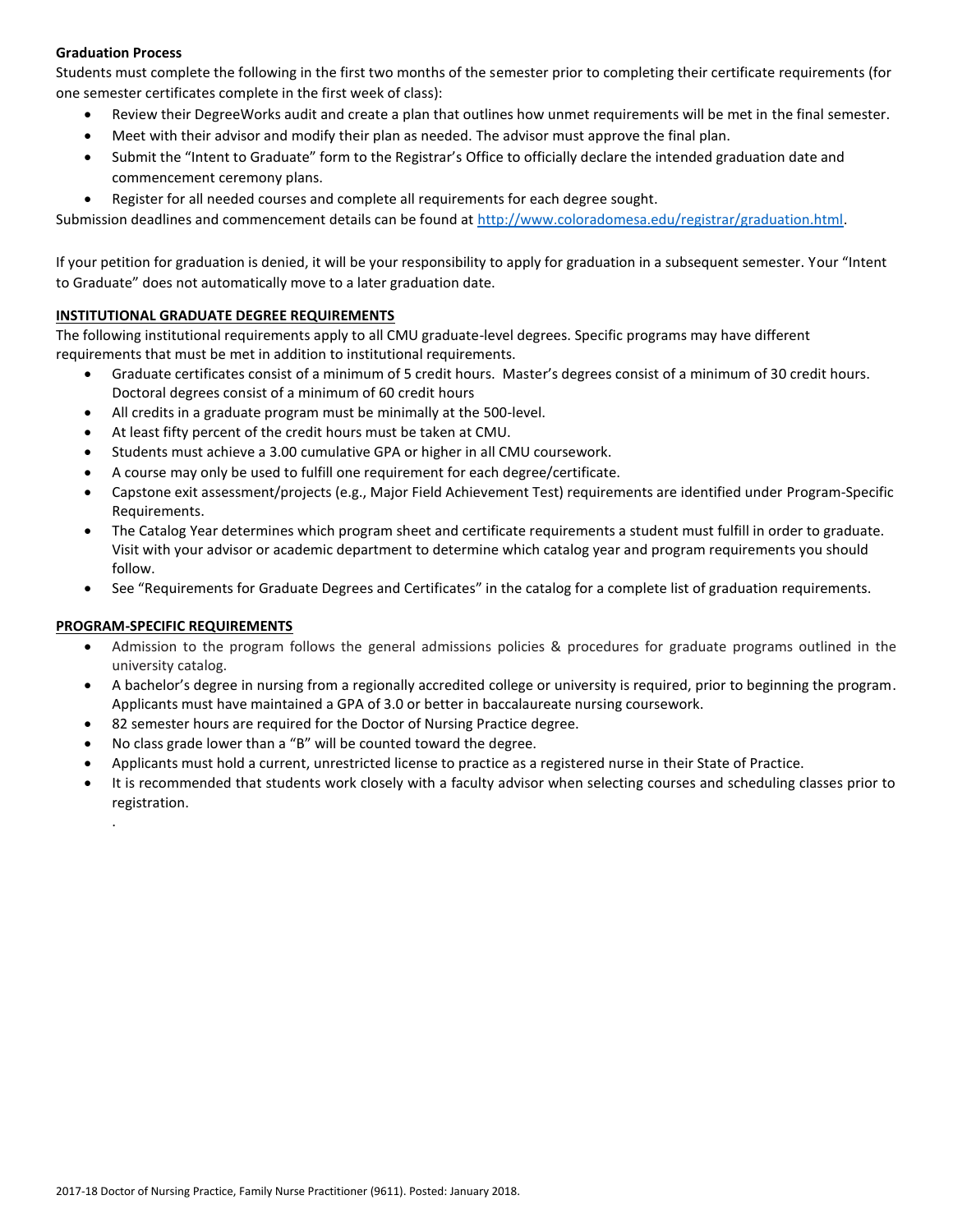### **DOCTOR OF NURSING PRACTICE, FAMILY NURSE PRACTITIONER REQUIREMENTS** (79 semester hours)

### **Required Core Courses** (27 semester hours)

- $\Box$  NURS 500 Theoretical Foundations (3)
- □ NURS 501 Nursing Research Methods (3)
- $\Box$  NURS 502 Health Information Systems (3)
- NURS 503 Organizational Leadership (3)
- $\Box$  NURS 504 Health Policy (3)
- NURS 505 Quality Assessment and Improvement in Health Care Settings (3)
- $\Box$  NURS 625 Statistics for Health Sciences (3)
- $\Box$  NURS 626 Epidemiology (3)
- NURS 700 Evidence-Based Practice (3)

**Advanced Nursing Practice Cognate** (46 semester hours)

- NURS 525 Pathophysiologic Concepts (3)
- $\Box$  NURS 526 Pharmacology for Advanced Nurse Practitioners (3)
- □ NURS 527 Advanced Health Assessment (3)
- □ NURS 530 Chronic Illness Management (3)
- $\Box$  NURS 535 Health Promotion & Disease Prevention (3)
- NURS 600 Advanced Practice Nursing Issues (2)
- $\Box$  NURS 601 Primary Care of the Child/Adolescent (3)
- $\Box$  NURS 602 Primary Care of the Adult (3)
- NURS 603 Primary Care of Elderly (3)
- $\Box$  NURS 604 Primary Care of Rural and Vulnerable Populations (1)
- NURS 610 Clinical Practicum Child/Adolescent (3)
- NURS 620 Clinical Practicum Adult (3)
- NURS 630 Clinical Practicum Elderly (3)
- NURS 640 Clinical Practicum Rural Health Care (2)
- $\Box$  NURS 650 Family Nurse Practitioner Preceptorship (6)
- $\Box$  NURS 660 Transition into ANP (2)

# **Capstone** (6 semester hours)

- $\Box$  NURS 750 Application of Evidence-Based Practice I (3)
- $\Box$  NURS 760 Application of Evidence-Based Practice II (3)

# **Other Requirements**

□ Completion of Oral Comprehensive Exam

# **GENERAL ELECTIVES** (3 graduate-level semester hours)

\_\_\_\_\_\_\_\_\_\_\_\_\_\_\_\_\_\_\_\_\_\_\_\_\_\_\_\_\_\_\_\_\_\_\_\_\_\_\_\_\_\_\_\_\_\_\_\_\_\_\_\_\_\_\_\_